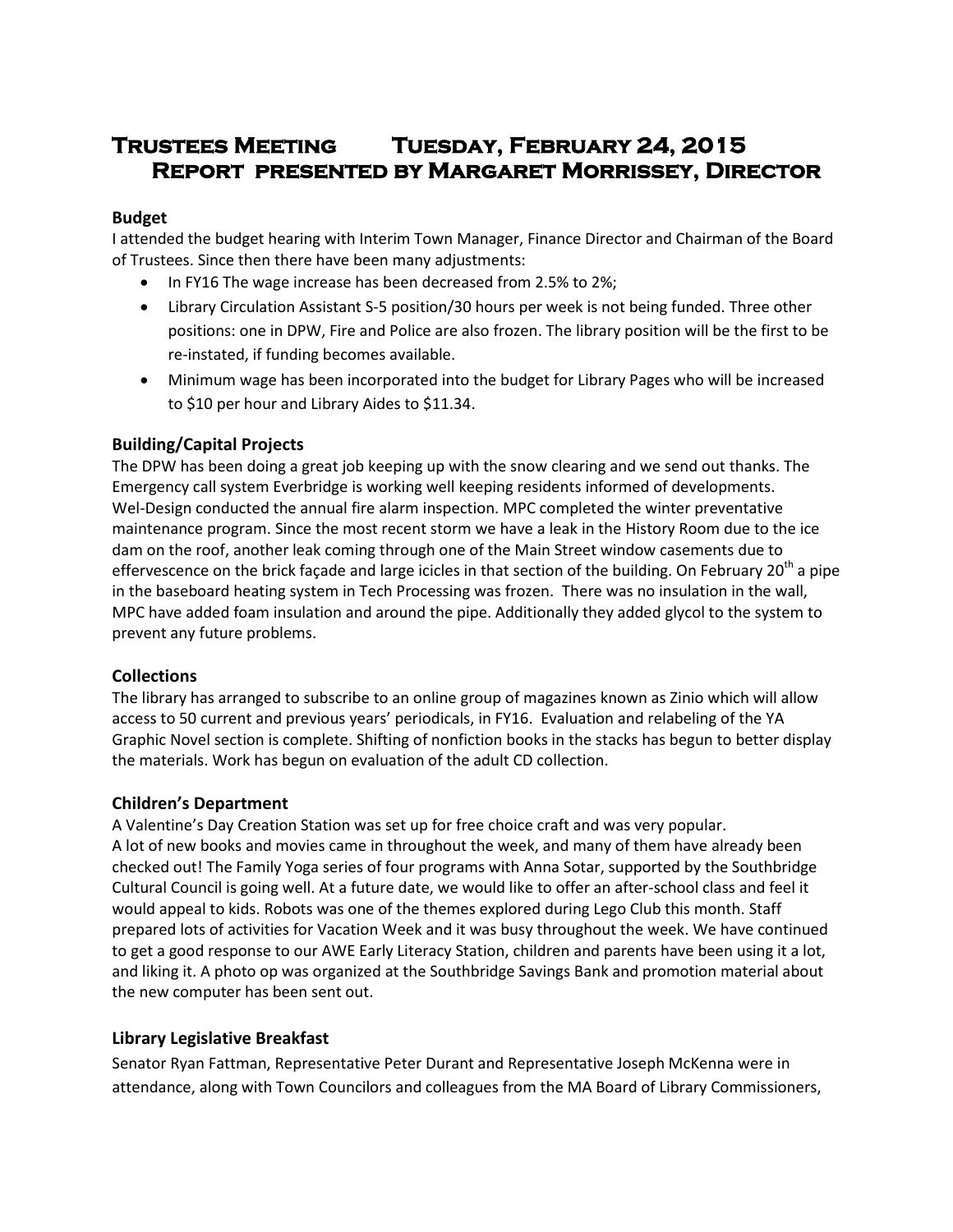C/WMARS, MA Library System. It was a successful event and was well attended despite the bitterly cold weather. There were approximately 60 people here and the event was taped by the Southbridge Cable TV for future broadcast. I appreciate the efforts of the staff that ensured the success of this event.

## **Programs**

A screening of "*Will You Still Love Me Tomorrow?"* was held on Thursday, February 12th as part of the Library Box Office series. An artists' reception was held for featured artists, Abu Mwenye and Paul Mlinga. One of the paintings has sold! Their work is on display all month as part of the library's African American History Month celebrations. On Thursday, January 29, Charlton author Gayle Suzanne gave a presentation on her book "It's In the Little Things," and discussed overcoming negativity and focusing on the positives in life. Dr. Eugene McCarthy presented a reading from his book (co-authored with Fran Quinn), *Sound Ideas: Reading and Speaking Poetry*. The event was well-attended, and the library has purchased a copy for the collection. A call to artists has gone out for the  $11<sup>th</sup>$  Annual Women's Handwork Show, which will be held in March. Response has been very good so far, and the call seems to be reaching new artists. The Library Box Office screening of *Hyde Park on Hudson* (on 1/15) was very well attended, with 15 patrons. This is a good sign for this 6-month trial cycle using more 'mainstream' independent films in the Box Office series.

## **Media and Social Media**

As of today, we have 1,537 subscribers to the eNewsletter (Constant Contact) and 591 "likes" on Facebook.

#### **Meetings/Outreach**

The AARP added additional days and times to the Tax Prep schedule to accommodate the appointments that needed to be re-scheduled. I met with Steven Roenfeldt the new Director of the Recreation Department. I also met with Teresa Sebastian of the WRTA to discuss outreach and bus service in the community. I attended the meeting of department heads with the UMass consultant regarding the Town Manager search.

# **FOJEL**

The afghan donated by the knitting group as a fundraiser for the Friends, raised \$194.

#### **Grants**

The Felix Gatineau bas relief looks very handsome installed at the Reference Desk on the main level. Birdhill Designs completed the installation funded by the Southbridge Historical Commission. Over sixty people attended the Maggie The Clown program sponsored by the Borgatti Fund for Valentines Day. Anna Sotar continued the *Family Yoga* series sponsored by the Southbridge Cultural Council. The Cultural Council grants have been announced. An award of \$1,000 has been made towards the installation of a sculpture at the library. During the year, JEL will be hosting fourteen programs funded by the Southbridge Cultural Council. The Claire J Birtz Trust has offered to fund a reception to officially launch the gallery at the library, now that the signage has been installed. I am working with the committee to find a suitable date.

#### **Proctoring**

Staff proctored an exam for a BYU student.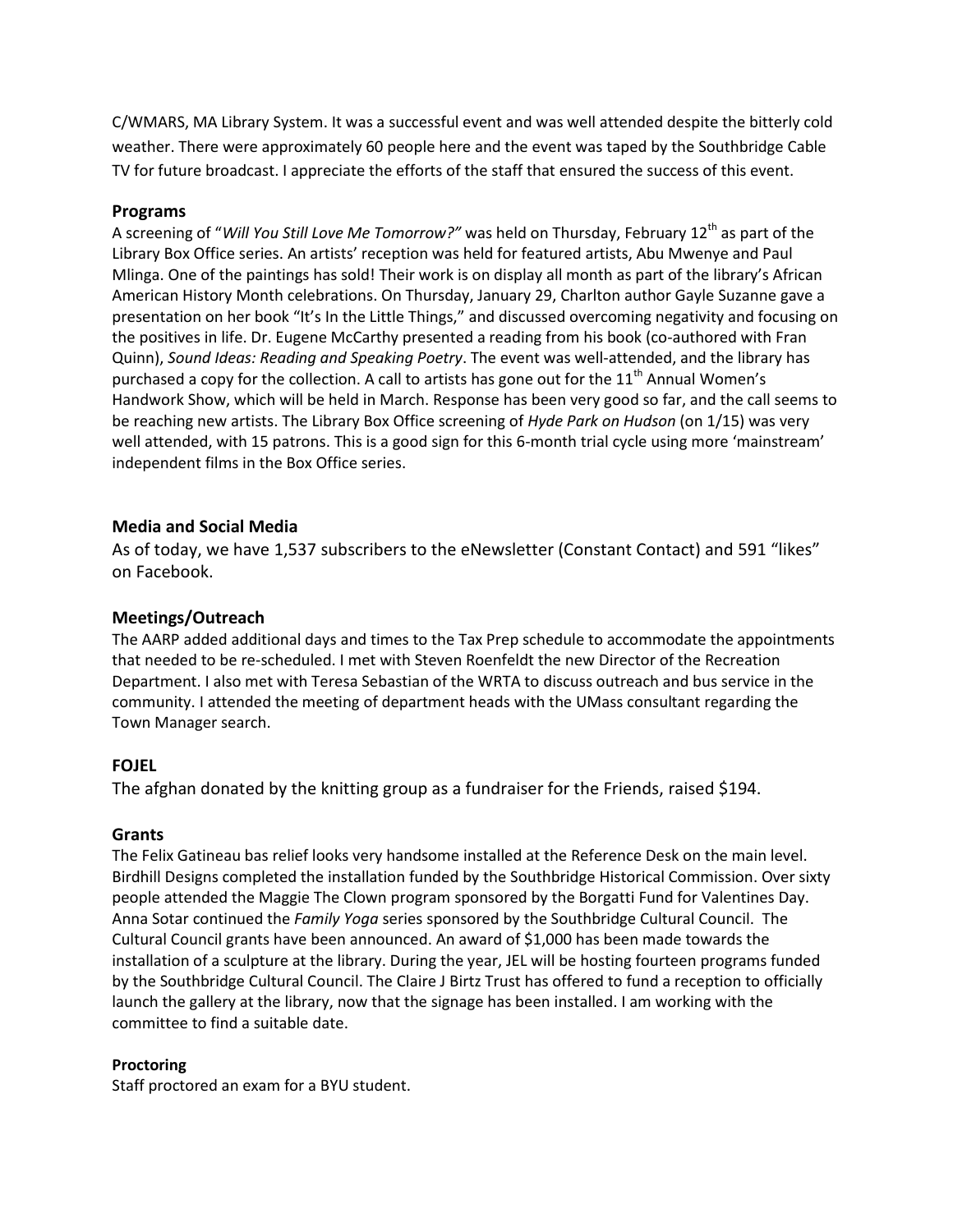# **Staff**

Staff completed the online Ethics/Conflict of Interest training and appropriate forms sent to Town Hall. Staff is working on a Standard Operating Procedure for the Library Legislative Breakfast and Receptions in general. Karola Daigle is retiring in May after 15 years of service.

## **Teens**

The Chess Club originally scheduled for last Saturday has been rescheduled to this Saturday, 31<sup>st</sup>, due to the snow. A homeschooled student and her tutor were given a library orientation session on Wednesday,  $27<sup>th</sup>$  in preparation for a research paper.

## **Town Manager**

The Interim Town Manager, Kevin Paicos has summarized the movement to date on the blighted properties contiguous to the library, in the weekly report.

## **Training**

I participated in the EAP training *Mental Health Awareness for Managers,* February 12,2015.

## **Trustees**

Four candidates will be interviewed at the February meeting for the two vacancies that exist on the board due to the resignation of Fr. Peter Joyce (Town) and passing of Paula Dacoles (Trust)

# **Volunteers/Tax Abatement**

Senior Tax Abatement Program has begun and we will have six seniors working with us. They have completed the state Ethics Online Training.

#### **Closings Due to Weather**

The library was closed due to inclement weather on Saturday, January 24, 26 (closed at 2 p.m.) and 27, 28, February 2, 9,

| Month of                | Paintings by Abu Mwenye and          |                        | Main Hall    |
|-------------------------|--------------------------------------|------------------------|--------------|
| <b>FEBRUARY Exhibit</b> | woodwork and crafts by Paul Mlinga   |                        |              |
| Tuesday 24              | Knitting with Sonya                  | $10:30$ a.m. $-12:30$  | Reading Room |
|                         |                                      | p.m.                   |              |
| Tuesday 24              | <b>Teen Tuesday</b>                  | $3 p.m. - 4 p.m.$      | Pioppi Room  |
| Tuesday 24              | <b>Trustees Meeting</b>              | 12 noon                | Mills Room   |
| Tuesday 24              | Family Yoga with Anna Sotar#         | $10:30$ a.m. $-11:30$  | Children's   |
|                         |                                      | a.m.                   | Room         |
| Wednesday 25            | <b>Crafty Wednesdays</b>             | All day $-$ drop in    | Children's   |
|                         |                                      |                        | <b>Room</b>  |
| Wednesday 25            | Super Kids                           | $10:30$ a.m. $-11:30$  | Children's   |
|                         |                                      | a.m.                   | Room         |
| Thursday 26             | Lego Club                            | $3 p.m. - 4:30 p.m.$   | Craft Room   |
| Thursday 26             | MA Commission on the Status of Women | 4:30 p.m. $-6:30$ p.m. | Pioppi Room  |
|                         | <b>Public Hearing</b>                |                        |              |
| Friday 27               | <b>Baby Time</b>                     | $10:30$ a.m.           | Children's   |
|                         |                                      |                        | Room         |